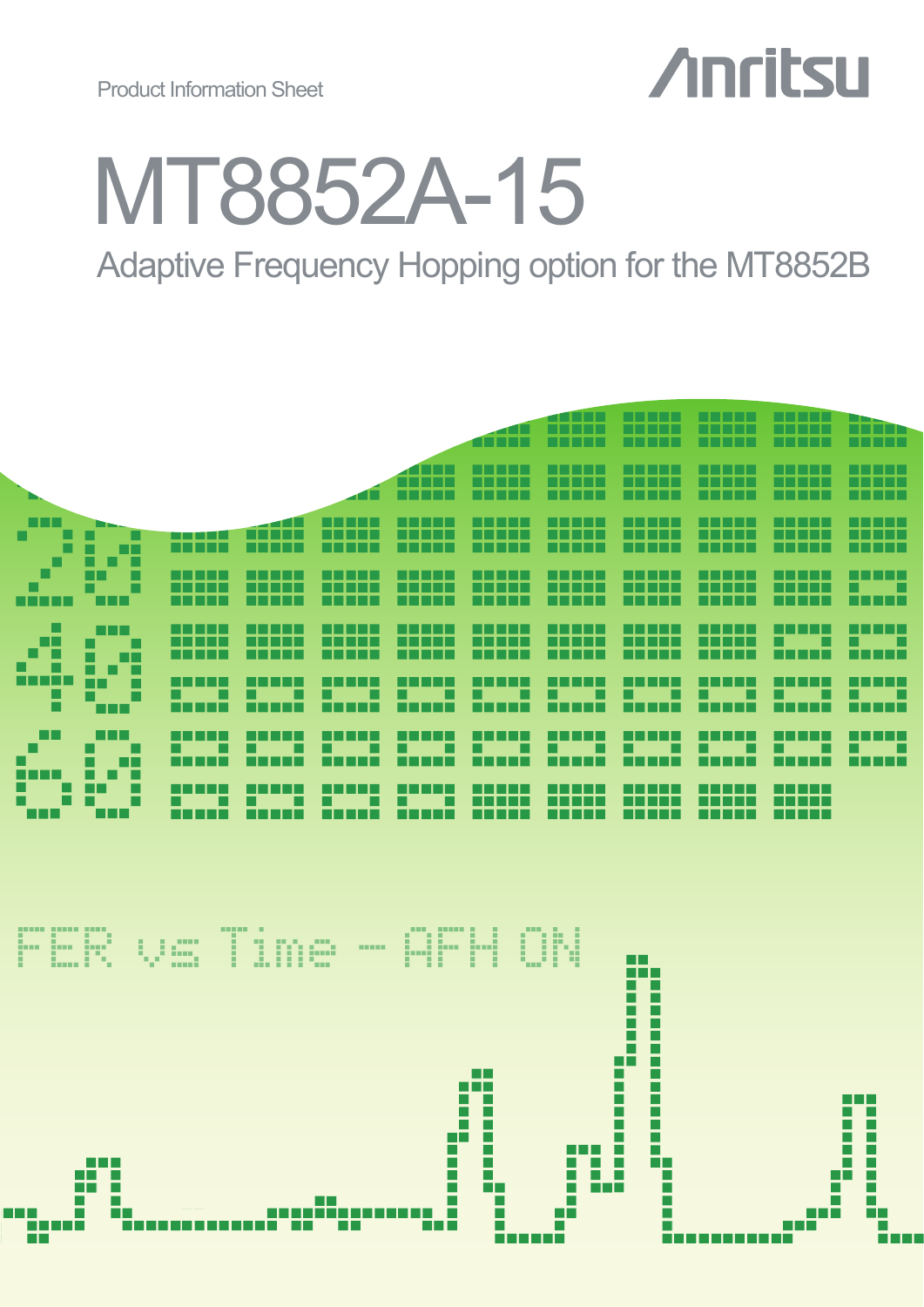When two Bluetooth devices connect under normal circumstances, they establish a basic frequency hopping scheme across 79 frequency channels in the 2.4 GHz ISM band, hopping at a rate of 1600 times per second. However, as is becoming increasingly common, interference may be encountered in environments where other wireless technologies, such as 802.11 WLAN or DECT are also active. Blocked channels, caused by interference, result in a deterioration in the performance of the connection, and this in turn results in poor voice quality or reduced data transfer rates. To limit the impact of this interference, an adaptation of frequency hopping, known as Adaptive Frequency Hopping (AFH) was introduced by the Bluetooth Special Interest Group in the 1.2 Bluetooth specification. AFH aims to restore the performance of a Bluetooth connection by identifying channels with high error rates and excluding the use of these channels thereafter. The figure below shows an example of Bluetooth packets being blocked by WLAN transmission within the same radio band.



When AFH is enabled, the channels in use by WLAN are excluded and the Bluetooth packets are restricted to other channels where there is less chance of interference.

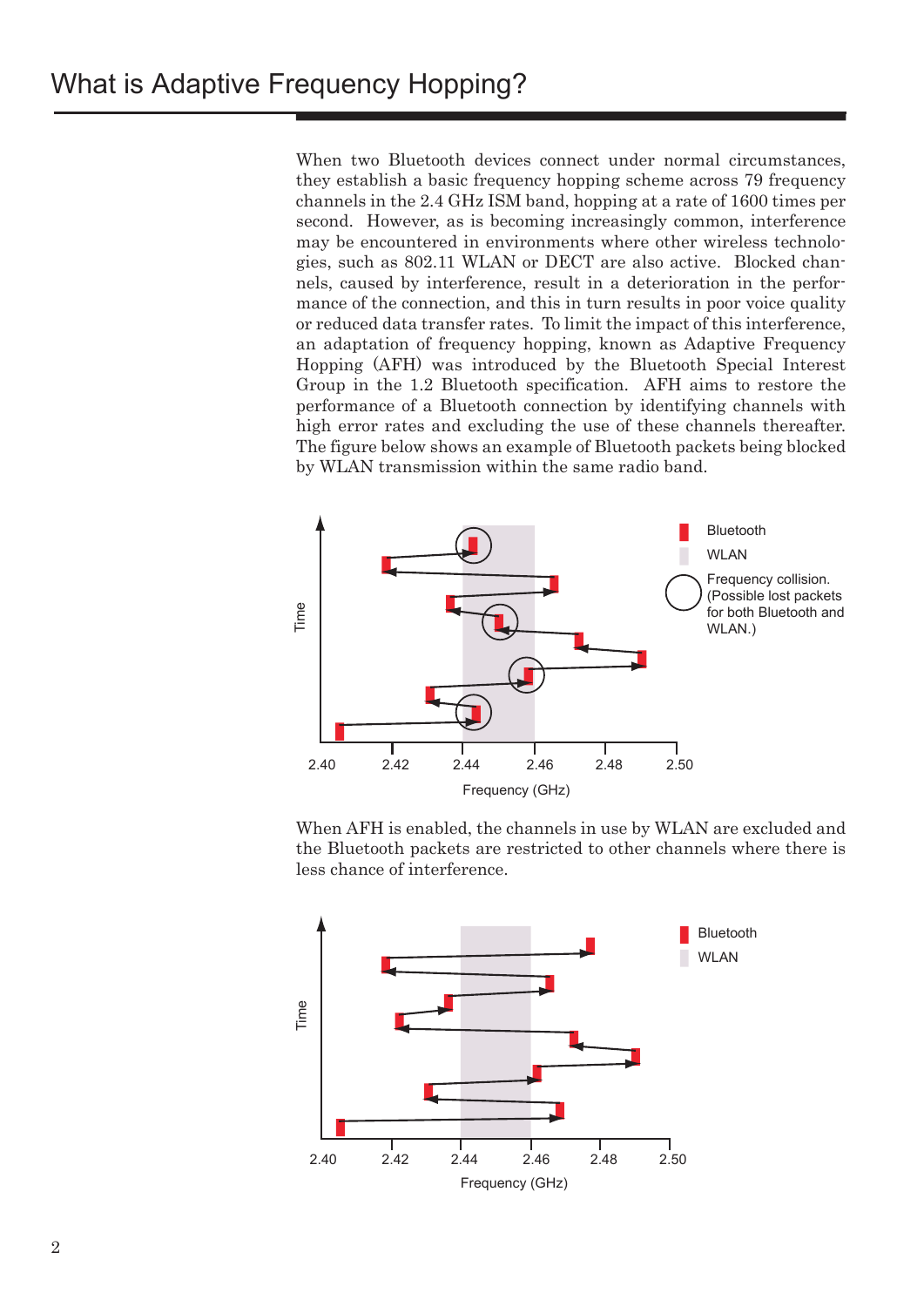When Bluetooth devices that implement the 1.2 specification are connected, each device can create its own Local Assessment Scheme. This is a channel map that defines which channels the device assesses to be clear and which are experiencing interference. The MT8852B is designed to respond to the EUT assessment of the channels experiencing interference. The MT8852B, being the Master device, creates an Active Channel Map that is the combination of the EUT's local assessment scheme and any channels that the user has manually masked from the user interface. This is shown in the figure below.



The Active Channel Map defines the permitted channels that the MT8852B and EUT use whilst frequency hopping.

The MT8852A-15 option allows you to:-

- Connect to an EUT using the Faster Connection feature within the Bluetooth 1.2 specification and display the connection time in milliseconds.
- Display the EUT Bluetooth 1.2 Supported Features map, including AFH capabilities.
- Create an AFH connection to the EUT.
- Read the EUT Local Assessment Scheme in the presence of an external interfering signal (e.g. WLAN).
- Manually define additional channels to mask in the MT8852B Psuedo Local Assessment Map.
- Display a graph of channel utilization against time to measure the speed with which an EUT masks channels when an interfering source is activated.
- Display a graph of Frame Error Rate (FER) against time to validate that an EUT identifies all "Bad" channels and maintains a zero or low FER.
- Establish an audio SCO link so that the audio quality can be monitored in the presence of interfering signals, and ensure that the AFH functionality maintains a high quality audio path.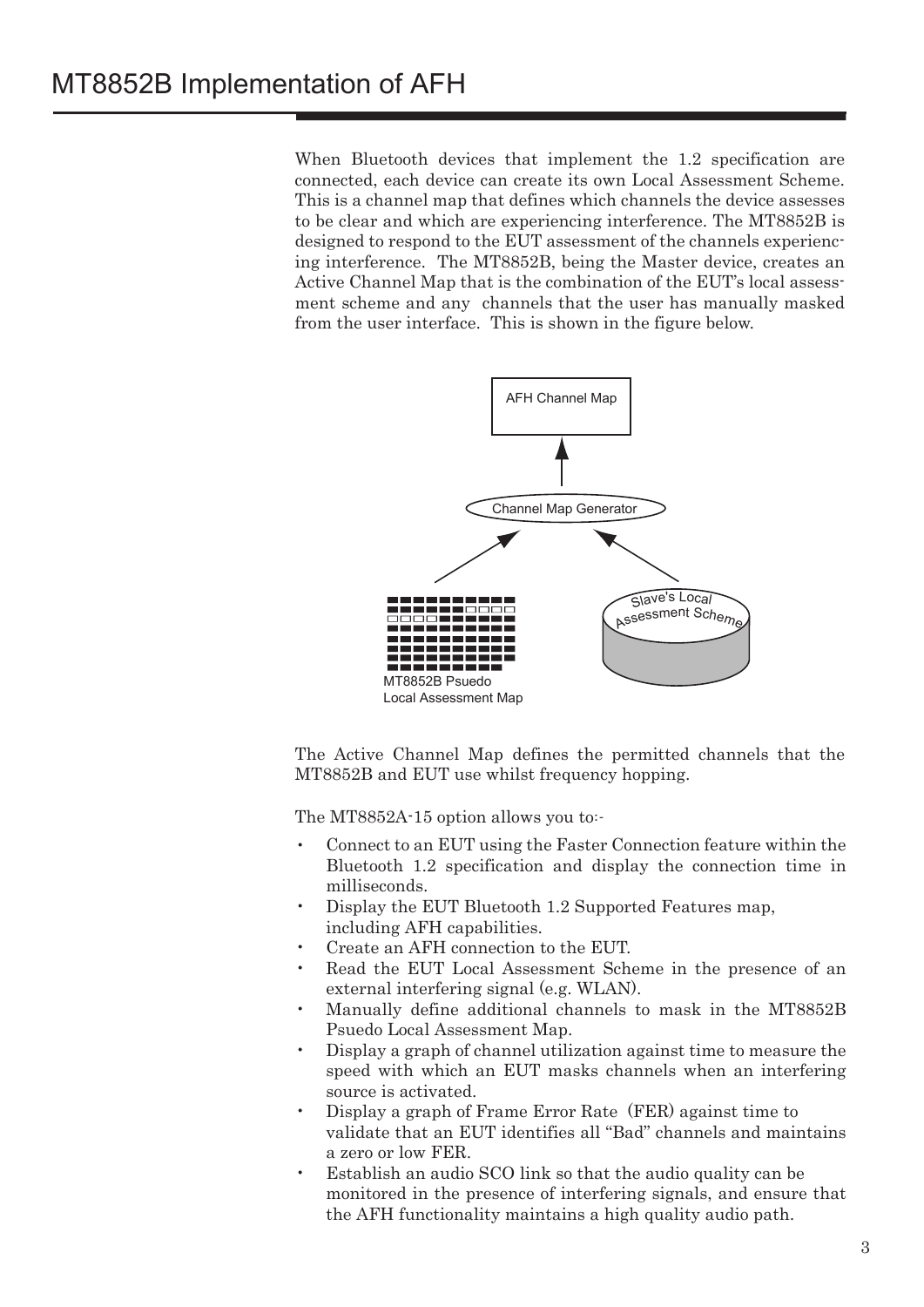Channel Utliization Against Time

This screen presents a graph with one second resolution of the number of channels masked by the EUT. It can be used to measure the time that it takes an EUT to respond to the introduction of an interfering signal source. When the interfering source is removed, the same display shows the time that it takes an EUT to re-introduce the, now clear, channels into the hopping scheme.



Frame Error Rate Against Time

This screen presents a graph with one second resolution of the FER of the Bluetooth link with AFH enabled. When an interfering source such as a 802.11 WLAN access point is activated, the FER can be seen to increase immediately. As the EUT's local assessment scheme identifies the "bad" channels and reports its assessment to the MT8852B, the FER decreases as channels are removed from the hopping plan.



Audio Measurements with AFH

The MT8852B also supports SCO connections with AFH active. This facilitates analysis of the impact of an interfering source on the quality of an audio signal.

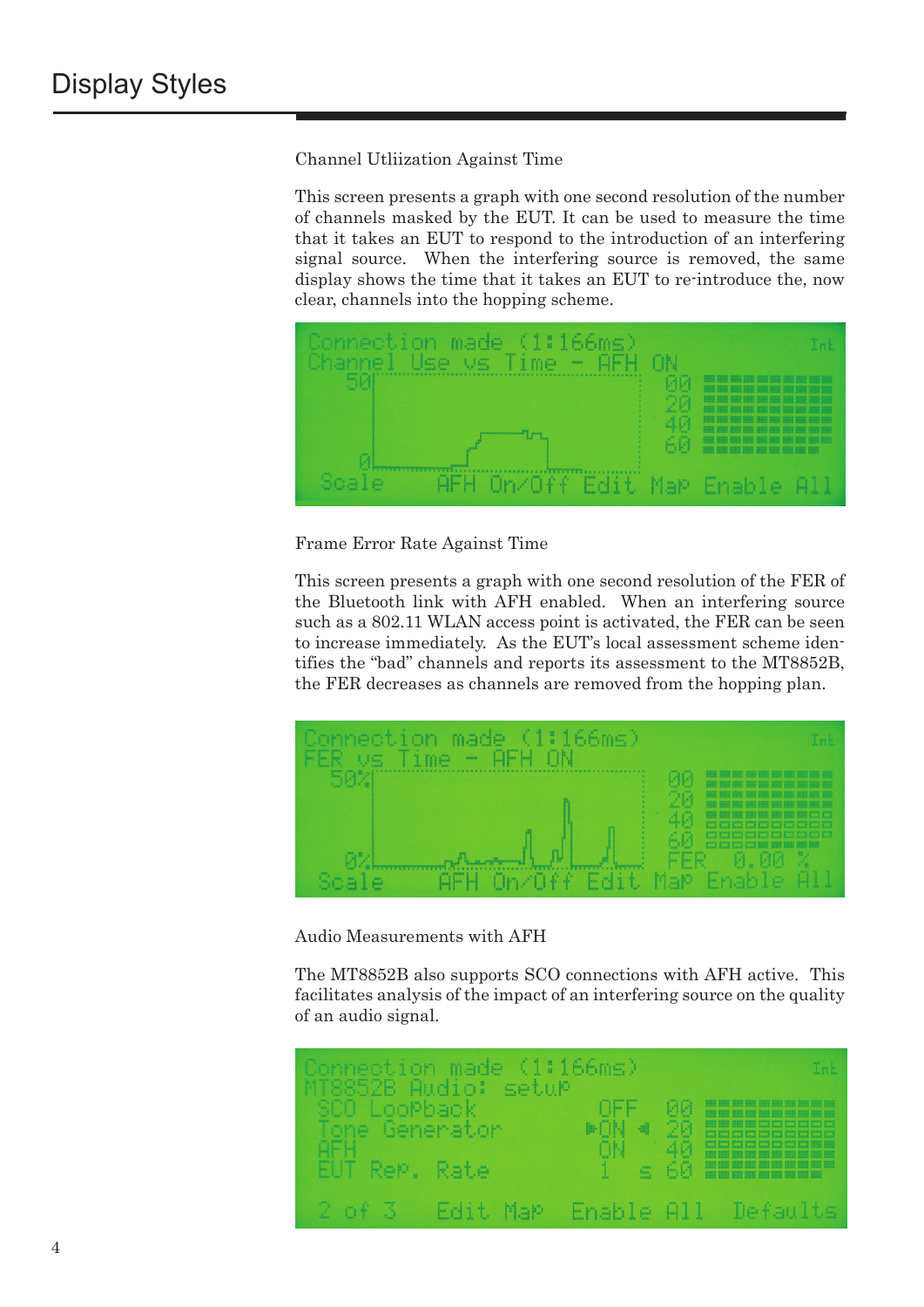### MT8852A-15 Option Summary

| Order code                           | MT8852A-15                                                                                                                                                                        |
|--------------------------------------|-----------------------------------------------------------------------------------------------------------------------------------------------------------------------------------|
| Faster connection                    | Displays connection time in milli-<br>seconds                                                                                                                                     |
| AFH graphical screens                | Channel utilization against time<br>(120 seconds active display with<br>one second resolution). FER<br>against time (120 seconds active<br>display with one second<br>resolution) |
| AFH active channel map               | Live display of currently active<br>channel map                                                                                                                                   |
| <b>AFH</b> settings                  | AFH On/Off<br>EUT reporting rate $(1 \text{ to } 30)$<br>seconds)<br>EUT reporting On/Off                                                                                         |
| MT8852B Pseudo local<br>assessment   | Manual setting of masked chan-<br>nels                                                                                                                                            |
| Minimum number of active<br>channels | Can be set to 1 (Bluetooth specifi-<br>cation requires a minimum of 20<br>active channels in AFH mode)                                                                            |
| Audio capability                     | AFH enabled with SCO connection<br>established.                                                                                                                                   |